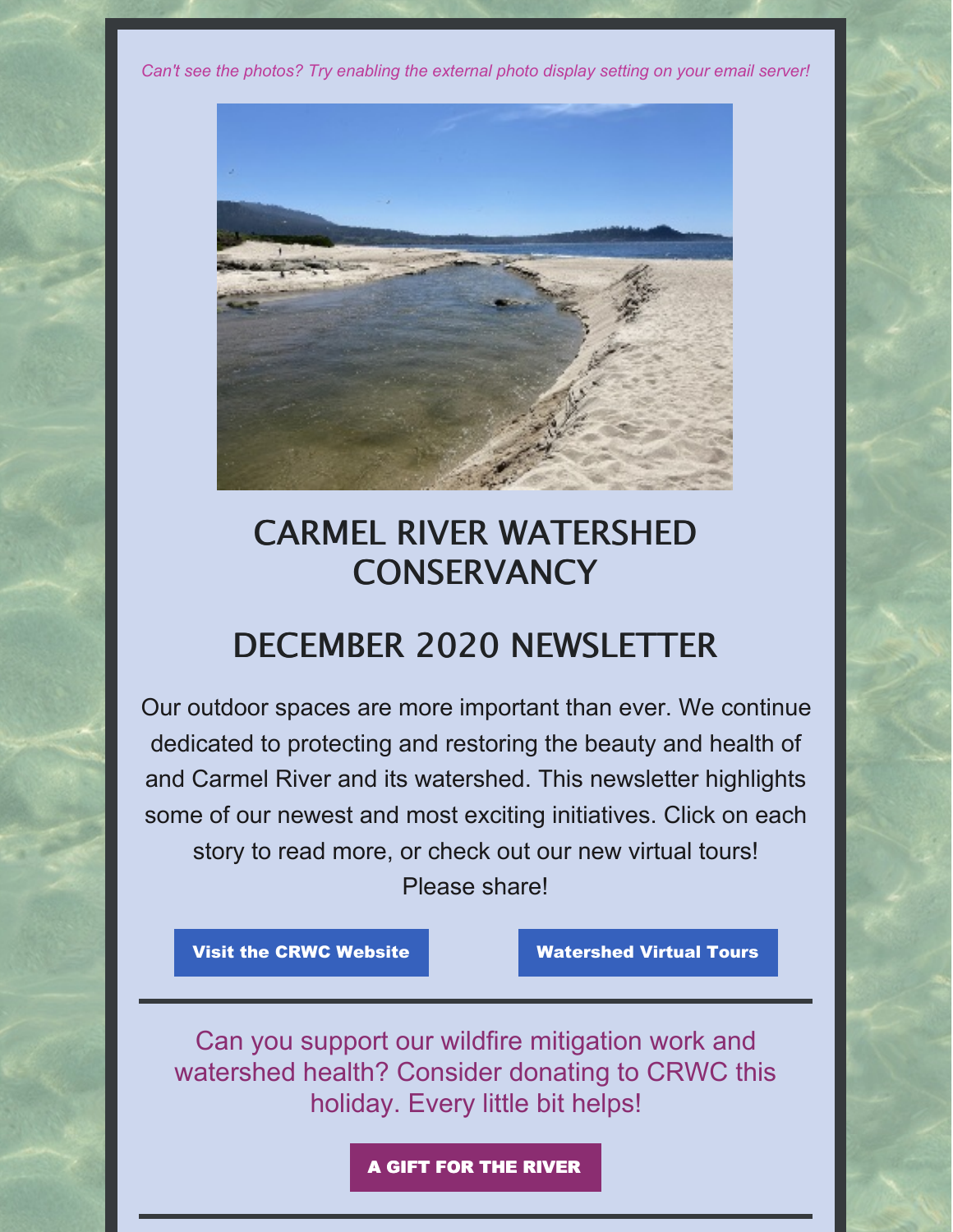### **FIRST CARMEL RIVER [WATERSHED](https://www.carmelriverwatershed.org/latest-news/first-carmel-river-watershed-report-card-released) REPORT CARD RELEASED**



Read more here from our [website](https://www.carmelriverwatershed.org/latest-news/first-carmel-river-watershed-report-card-released)

The end of October 2020 marked the completion of the first version of the Carmel River Watershed health report card. The report card summarizes the conditions and trends of key watershed health indicators including water chemistry, steelhead counts, aquatic habitat, and streamflow patterns. Each indicator's condition is based on a scale of zero to 100 and may be used for prioritizing and gauging the efficacy of restoration activities within the watershed. It will also make our progress more easily understood by the public.

# **WATERSHED FIRE PREVENTION AND [PLANNINGINITIATIVES](https://www.carmelriverwatershed.org/latest-news/watershed-fire-prevention-and-planning)**

The Carmel River Watershed Conservancy (CRWC) and other area groups are working on several wildfire prevention and planning initiatives after an unprecedented wildfire season in California and in Monterey County. The CAL FIRE California Climate Investments Program recently granted nearly \$1 million in funds to the Fire Safe Council for Monterey County for fuel reduction, and approximately \$4.8 million to the Resource Conservation District of Monterey County (RCDMC) to reduce fuel around County homes, maintain strategic fuelbreaks, increase forest and vegetation community resiliency, and control invasive plant species.



Photo credit to David Rodriguez, via thecalifornian.com

Read more here from our [website](https://www.carmelriverwatershed.org/latest-news/watershed-fire-prevention-and-planning)

## **CARMEL RIVER LAGOON [PROGRESS](https://www.carmelriverwatershed.org/latest-news/carmel-river-lagoon-progress)**

Many of you readers have followed for decades the reports of "solutions" to the problems caused by the barrier beach and periodic flooding of the homes along the Lagoon. A Draft EIR had stalled since early 2017, caused